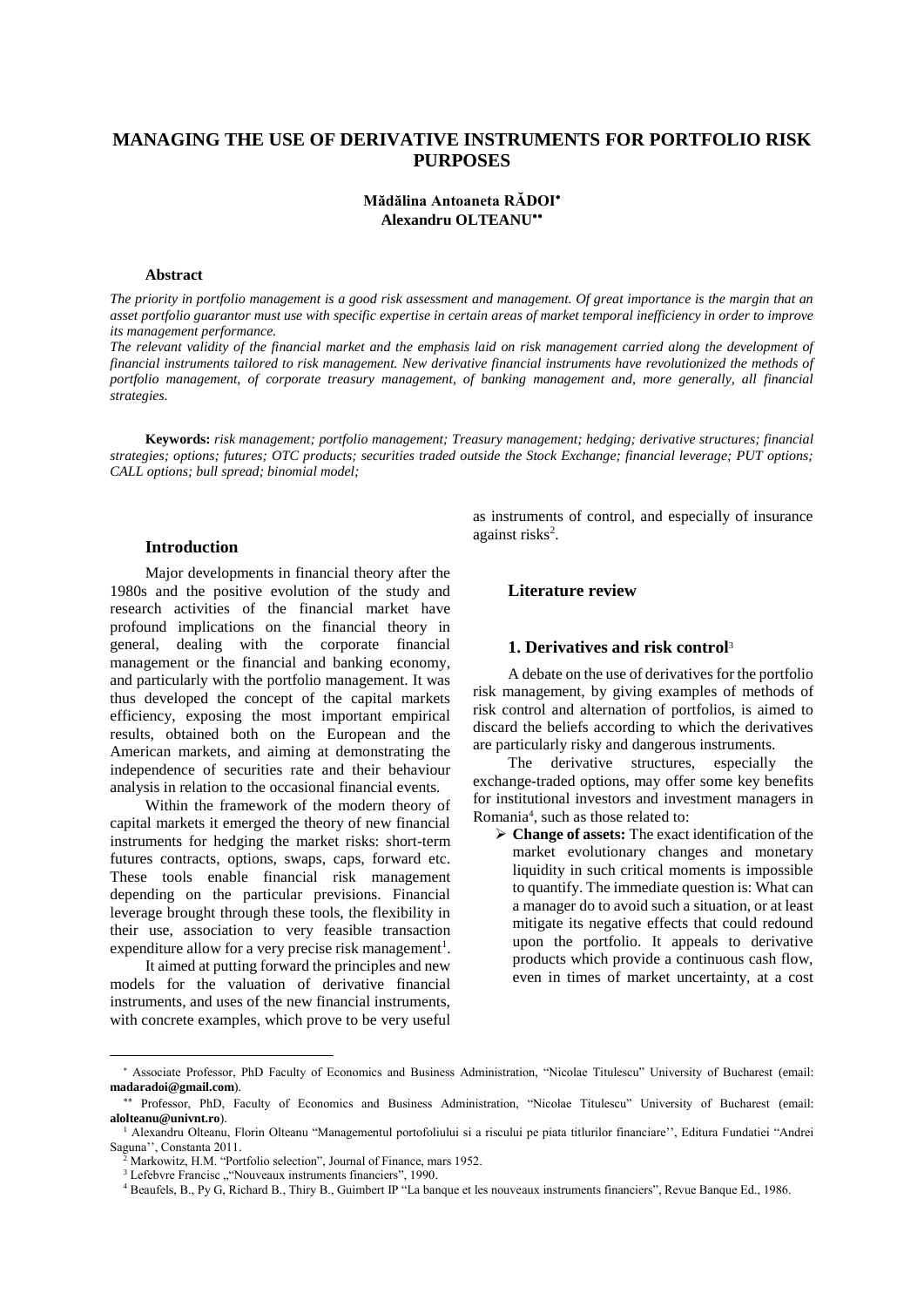significantly lower than the one associated to limited non-cash.

- **Risk covering (hedging):** Options can be effectively used in a long-term hedging strategy to counter adverse market movements, with the benefit that the volatility of the structure costs is relatively small when hedging operations are initiated at the precise moment when a risk is perceived.
- **Low costs:** Losses arising as results of a fall in the cost of certain shares could be covered by the sale of CALL options. A manager who calculates the absolute profit generated by the portfolio may order the sale of options whose profits exceed that level.
- **Speculation:** The call for options can be done by participating on the moving market, without making use of a significant amount of capital, participation which may generate substantial profits if derivative instruments are used, but after understanding the mechanisms of operation and combination of effects.

Therefore, large volumes of derivative products that were globally traded on the alternative financial markets lastly are a proof of the appreciation thereof and increasingly large use in the financial community. On the one hand, 2006 - the most significant year before the crisis, has undoubtedly been a year of uncertainty, of small gains and corporate-level scandals. European stock markets closed the reporting period with losses ranging between 25% and 50%. On the other hand, it was a year characterized by growth in hedge operations and the increasing volume of derivative instruments markets.

Interestingly, the increase in the volume of traded derivatives was recorded only in the case of Stock Exchanges. The Report of the Bank for International Settlements has shown an increase in the value of derivatives, reaching the figure of over USD 700 billion. The explanation lies in the fact that the exchange-traded options have some advantages over packets (such as OTCs, securities traded outside the stock exchange via a brokerage agency or direct contract between the purchaser and the seller), making the same extremely attractive to managers.

Given the downgrade in confidence in some large financial institutions, following the triggering of the financial crisis in 2008, not surprisingly, traders prefer to avoid entering into contracts with individual parties. The exchange-traded options make possible the commitment of a central counterparty – the Clearing House. Moreover, the transparency of operations allows continuous monitoring of prices and the known number of participants generates a more competitive environment than in the case of OTC products.

The biggest drawback of the options, put forward in the past, has been the inability to absorb large

 $\overline{a}$ 

volumes of issues, non-existent aspect in the case of OTCs. Although this statement could be true, it is no longer a current problem. The increased volume of the value of exchange-traded contracts and the special interest thereto prove the ability to place large volumes of issues.

# **2. Incorrect use of derivatives - a trap of ignorance**

Derivatives are not inherently dangerous, as many commentators might believe. They are definitely not "financial weapons of mass destruction". On the contrary, for many institutional investors, the derivatives were the instruments that kept them afloat. This does not mean that derivative instruments (like many other financial products) mechanisms of operation and their role in risk management. Flexibility and the nature of options strategies require continuous monitoring of changing markets conditions, the risk and the value of the option and require a regular revaluation of financial assets. Once these conditions are met, the benefits of using derivative products, such as options (insurance against future risks), outweigh the costs.

## **3. Hedging strategies used in transactions with derivative instruments**<sup>5</sup>

There are several methods whereby options can be incorporated into the portfolio. Thus, options can be used to develop hedging strategies, because it offers multiple possibilities of risk management to economic agents 6 . In this respect, in return for payment of a premium, options contracts account for a substantial protection against adverse movements in the underlying asset price, while offering opportunities to obtain some returns, this time as result of favourable changes in prices. Among the derivatives trading strategies, indicated to be used, are listed by way of example the following:

### **A. Covering risk hedging: example - the spread strategy**<sup>7</sup>

A spread strategy involves taking a position on two or more options of the same type (two or more CALL options or two or more PUT options).

It is considered one of the most widely used spread strategies, namely bull spreads, which involves buying a CALL option on a futures contract with a certain strike price and selling a CALL option on the same type of contract, but with a higher strike price. Both options have the same expiration date. The investor hopes that the price of the security goes up.

<sup>5</sup> Bookstaber R "Option Pricing and Strategies in Investing", Ed. Addison Wesley, 1981.

<sup>6</sup> R. Ferrandier, V. Koen "Marchés de capitaux et tehniques financières", Ed. Economica, 1997.

<sup>7</sup> Black F., Sholes M 'The evaluation of option contracts and attest of market efficiency", Journal of Finance, May 1972.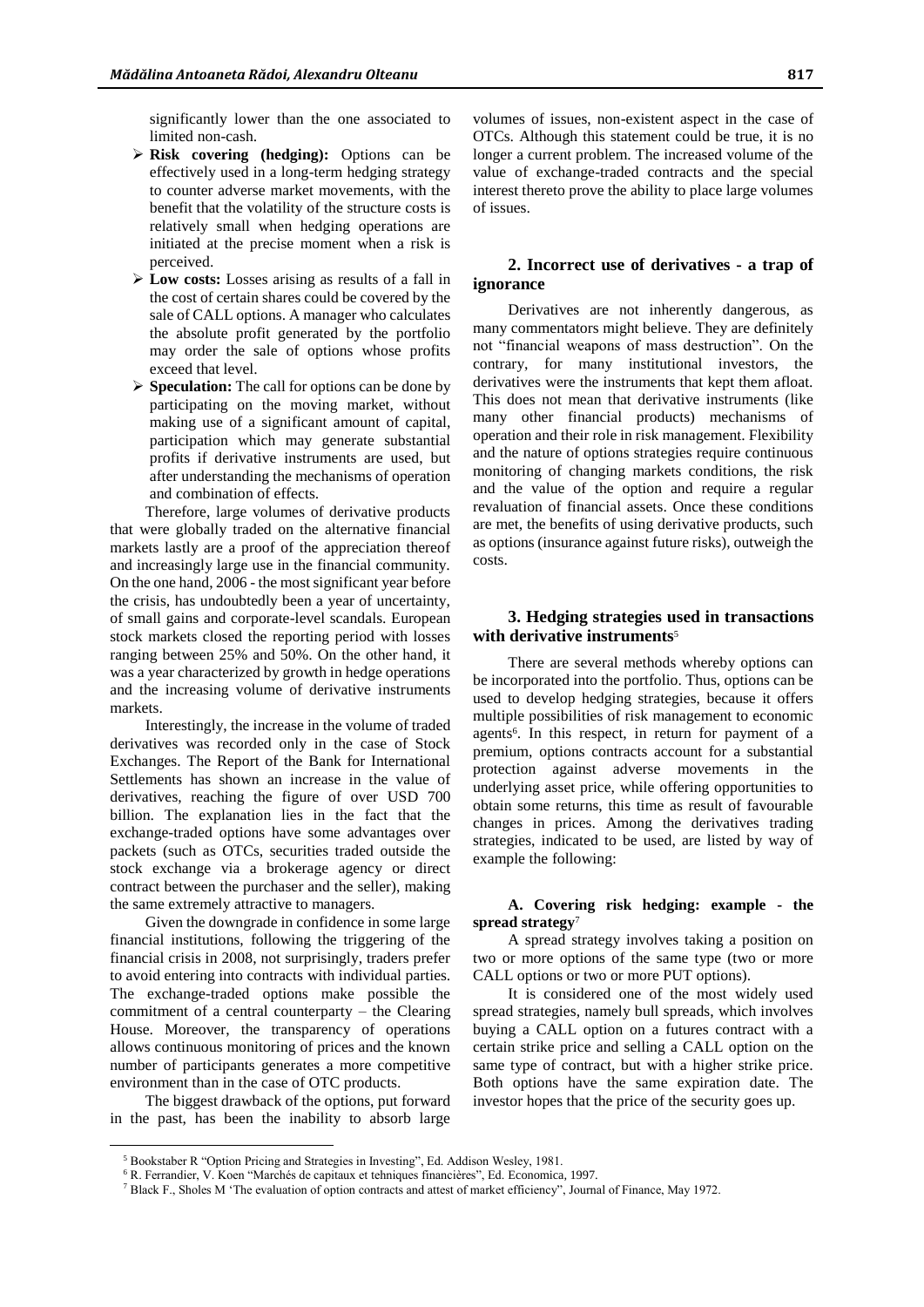Suppose, at a certain moment, a low volatility on the futures market of the USD BRM contract. A fund manager at an import-export company, analysing the commercial evolution of the last quarter of the year, reaches the conclusion that the evolution of the RON/USD ratio will suffer considerable variations, which could seriously affect the value of the portfolio. In this respect, the administrator shall order its broker on the BRM options market to purchase CALL options on futures contracts, worth USD 100,000, paying a premium of 700 u.m/USD, at a strike price of 26,000 u. m/USD and sell CALL options on futures worth USD 100,000, the premium of 200 u. m/USD, at a strike price of 28,000 u.m/USD.

**The first scenario** assumes an increase in futures price  $(S_T)$  up to the value of 27,000 u.m. Fully confident in his forecast, the manager expects the maturity date of the USD BRM futures contract in December. Upon the maturity date of the USD BRM futures contract in December, the settlement price is 27,200 u.m. This means a gain of 1,200 u.m/USD, out of which is deducted the premium, resulting in a final profit of 500 u. m/USD, amount covering part of the devaluation incurred by the Romanian RON.

Another possibility would have been that, on the maturity date, the manager would opt for the execution of the contract through physical delivery and thus take possession of USD 100,000 at a price of USD 26,000, once the market rate reaches the level of 27,200 u.m/USD.

**The second scenario** would have been the increase of the futures price up to 28,300 u. m, in which case the manager earns 1,800 u.m/USD, the final profit being 1,600 u.m/USD, profit which would maintain this level unchanged, no matter how much the futures price may increase. Such a strategy results in that, while the CALL price goes down as the strike price goes up, the value of the sold option is always less than the value of the option purchased. The volatility was thus significantly reduced, and the costs were relatively small.

### **B. Participation in the moving markets with the view to earn profits: example – buying a PUT option**<sup>8</sup>

The use of such derivative trading strategy can be explained by way of an example. Thus, after analysing the futures market trend at EURO BRM contract, it is estimated a price decrease. Because the customer is not firmly convinced that this trend will manifest, he decides not to open a futures position and decides to buy a EURO BRM August 2012 PUT option at a strike price of 29,100 u.m. If the current futures price tends to rise, the premium paid for this option is small, managing to buy a PUT option against a premium of 300 u.m./EURO. For those who are in a similar position in terms of market analysis results, it is recommended buying "in the money" options or even "out of the money" options because it may be cheaper. When the futures settlement price falls below the strike price, the intrinsic value relevant for these options begins to go up and, therefore, the premium thereof to rise. At this point, the customer can proceed to obtain funds to cover the futures margin and wait for the time of exercising the option. Upon exercise, the customer will have the PUT option position cancelled and the futures selling position initiated.

Buying a PUT option is less risky than selling a futures contract, because an increase in futures quotation does not entail mark-to-market losses, the maximum loss being related to the premium paid.

Profit occurs when the futures settlement price falls below 29,000 u.m., when exercising this option causes the customer to have a futures selling position initiated at a price of 29,100 u.m. If the settlement price is 29,050 u.m., the customer earns 50 u.m. from the mark-to-market, and if the settlement price is 29,090 u.m., the same earns 90 u.m. As the futures settlement prices go down, the profit goes up.

The loss is limited to the premium paid upon registration of the transaction. If the futures settlement prices range above the value of 29,100 u.m., the buyer does not exercise his option, remaining with the loss of 300 u.m. Note that the premium paid of 300 u.m./contract must be recovered in order to record a net profit. The mark-to-market gain, resulting following the exercise of the option, must be higher than the premium paid and is registered at futures settlement prices below 29,070 u.m.

# **4. Selecting the use of models for the valuation of derivative financial instruments, in particular of options**<sup>9</sup> <sup>10</sup>

All models for the valuation of financial instruments are derived from arbitrage reasoning between derivative instruments and the underlying securities-asset. For example, for a stock option, the arbitrage reasoning used for the capitalization of a stock and option contract is as follows: all investors can establish, by combining the purchasing of shares and options, a perfectly covered portfolio, risk-less, in other words the value is independent of the evolution of the course of stock. In such a case, the portfolio may not be reported to the risk-free interest rate during the period of ownership. Therefore, it is recommended to be used as models for the valuation of derivative financial

 $\overline{a}$ 

<sup>8</sup> Cox J., Rubinstein M "Option Market", Prentice-Hall, 1985.

<sup>&</sup>lt;sup>9</sup> Geske R., Shastri K "Valuation by approximation: a comparison of alternative valuation techniques", Journal of Financial and Quantitative Analyses, march 1985.

<sup>&</sup>lt;sup>10</sup> Geske R "The valuation of compound options", Journal of Financial Economics, 7, 1979.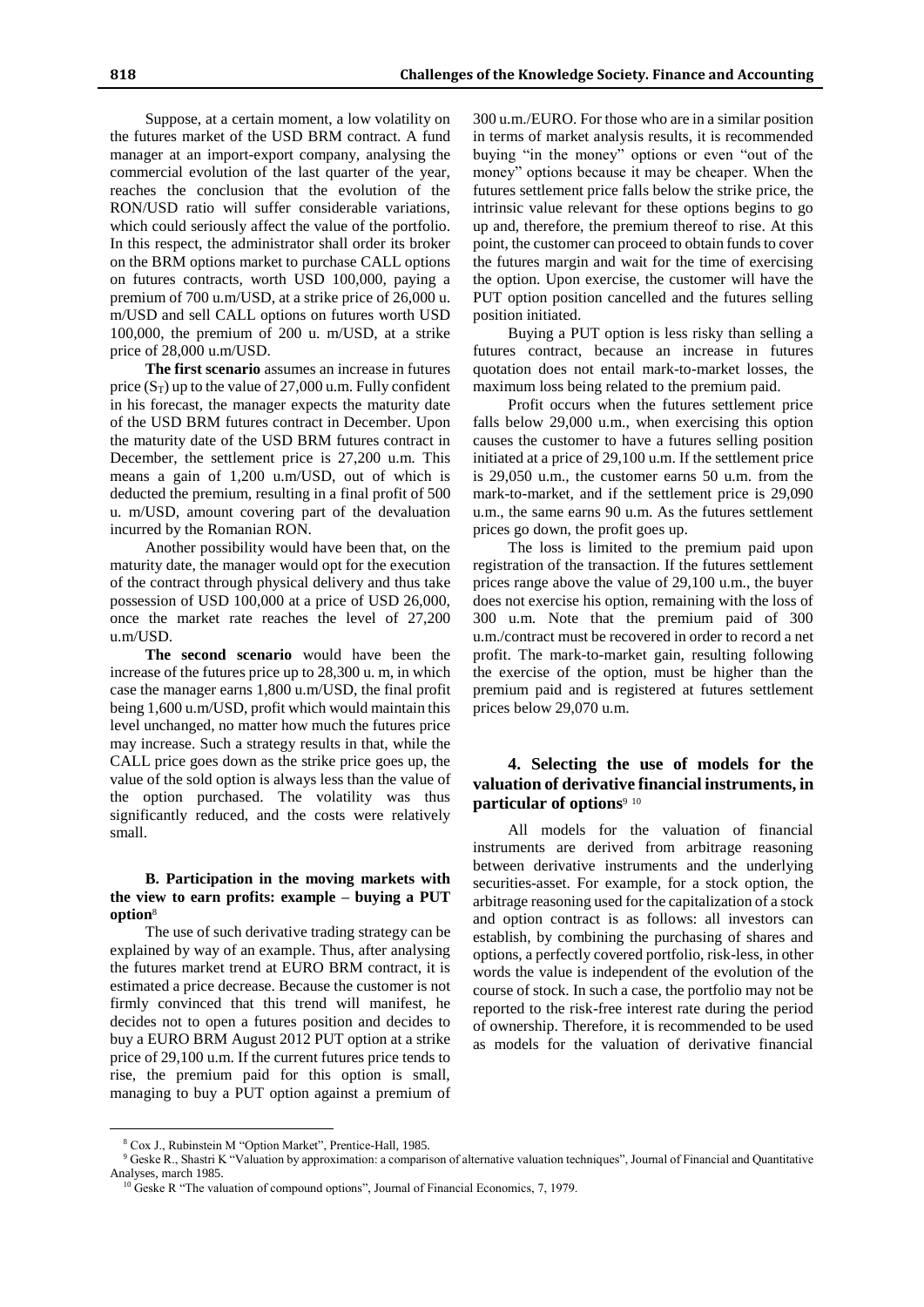instruments the One-Period or Multiple-Period Binomial Model, and the Black and Sholes Model<sup>11</sup>.

#### **4.1. The Binominal Model**

This model has the advantage of a large simplicity. It involves checking the classic assumptions of capital market perfection and responds to the principle according to which no risk-free arbitrage may exist in such a market. The Binomial Model leads to the continuous-time model of Black and Sholes.

### **4.2. Capitalization of a buying option under the Black and Sholes arbitrage model**<sup>12</sup>

For the formalization and reasoning of the arbitrage within the model proposed a certain number of assumptions are required:

- The risk-free interest rate must be continuous and constant at the period rate;
- $\triangleright$  The security price follows progress at random, with a variation of its fluctuations in direct proportion with the square of its security rate. Also, the distribution of the different possible prices of the security at the end of a certain period follows a normal logarithmic law. The variation in the rate of return is constant during this period.
- $\triangleright$  The security shall not entitle to any dividend or interest distribution;
- The option to be "European" and cannot be exercised on each due date;
- $\triangleright$  There should not be trading costs related to the security's or option's buying or selling;
- $\triangleright$  It is possible to make a loan to the daily interest rate, the security's rate faction being unimportant. The assumptions are indispensable to the

demonstration. R. Merton<sup>13</sup> argued, in 1973, that the original model of Black and Sholes is very robust and conditions are sufficient and much less numerous than MEDAF (the market model of H.M.Markowitz). The analyses carried out show that the model does not require any particular securities market balance. Investors may not have a homogeneous anticipation, especially in terms of the rate of return.

However, an investor can establish a portfolio of securities containing a basic security (e.g. stock) and for which the funding is provided by the sale of "n" purchase options. In this case, the value of the "V" relevant for such a portfolio is calculated as follows:

$$
V = x - nw
$$

 $\overline{a}$ 

Where:

V – value of the portfolio

- $X$  value of the security
- W premium of the negotiable option (call or

It is worth mentioning that, during a small period of time "dt", the rate varies at a volume "dx", the premium of "dw"" volume and a "dv" volume portfolio calculated as follows:

# $dV = dx - ndw$

Under the assumptions hereabove, the premium "w" is not based on the "x" rate and the due date upon the maturity of the "t" option contract, as follows:

$$
W = w(x,t)
$$

Where:

 $t - time;$ 

 $x$  – represents a diffusion process that can be written as a variation of .... and depends on the variation of the basic security rate and time:

$$
dw = w_1 dx + w_2 dt + \frac{1}{2} w_3 \delta^2 x^2 dt
$$

where:

 $w_1 - w$  first derivative with respect to x;

 $w_2$  - w first derivative with respect to t;

w<sup>3</sup> - w second derivative with respect to x.

Entering the value of "dw" shown in the equation (4), in the expression "dV" indicated in the equation (1), we get:

$$
dV = dx - nw_1dx - n(w_2dt + \frac{1}{2}w_3\delta^2x^2dt)
$$

where:

 $dx - is$  the only random variable of this expression.

To the extent that "n"" was selected, such as (1  $nw<sub>1</sub>$ ) is equal to zero, the variation of the portfolio value becomes certain and the portfolio is risk-free. For this it is enough to get "n" equal to  $\frac{1}{w}$ ; the portfolio will be constantly revised since  $w_1$  varies in time:

$$
dV = \frac{1}{w_1}(w_2dt + \frac{1}{2}w_3\delta^2x^2dt)
$$

Under the penalty of arbitrage, a risk-free portfolio cannot be reported at the risk-free investment rate of the financial market, and hence the equation:

$$
dV = rVdt
$$

respectively:

$$
dV = r\left(x - \frac{1}{w_1} w\right) dt
$$

By equalling the two equations, we get:

$$
r(x - \frac{1}{w1} w) dt = \frac{1}{w1} (w2dt + \frac{1}{2} w3\delta^2 x^2 dt)
$$
  
and hence:

$$
w_2 = w_r - w_1rx - \frac{1}{2}w_3\delta^2 x^2
$$

We agree to translate this differential equation with the boundary conditions specific to the option considered. Hence, the following equations:

$$
W(s, o) = s - k \text{ if } s \ge k
$$
  
 
$$
W(s, o) = 0 \text{ if } s < k
$$

Thus, the value of a CALL C is resolved by this differential equation. Solving this problem is well known in mechanics. This result is given in the equation (2).

For a PUT- P the boundary conditions are:

<sup>&</sup>lt;sup>11</sup> Alexandru Olteanu, Florin Olteanu "Managementul portofoliului si a riscului pe piata titlurilor financiare", Editura Fundatiei "Andrei Saguna'', Constanta 2011.

<sup>&</sup>lt;sup>12</sup> Black F., Sholes M 'The evaluation of option contracts and attest of market efficiency", Journal of Finance, May 1972.

<sup>&</sup>lt;sup>13</sup> Merton R., "Options pricing when underlying stock returns are discountinuous", Journal of Financial Economics, Jan-March 1976.